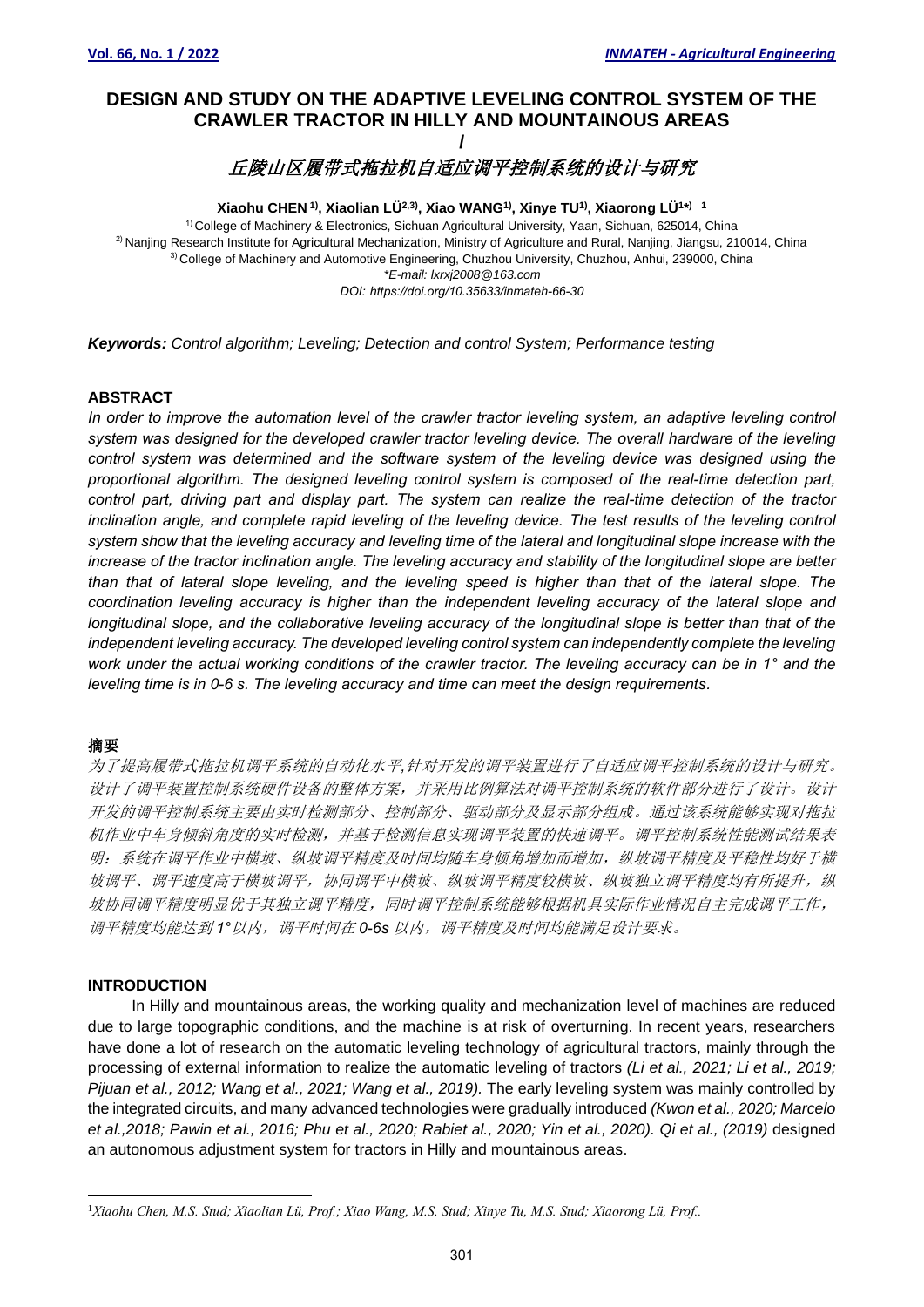This system used the PID and closed-loop fuzzy PID algorithms to effectively reduce the overshoot and leveling time. Zhang*, (2019)* designed a leveling system of parallel four-bar mechanism for the power chassis of agricultural machinery in Hilly and mountainous areas. The system takes PLC (programmable logic controller) as the control core and uses electromagnetic proportional control valve to control the expansion and contraction of the hydraulic cylinder. *Peng et al., (2018) and Wang et al., (2017)* designed a four-point hydraulic support and hydraulic driven leveling system for hilly and mountainous wheeled tractor. This control system adopts fuzzy PID control algorithm to realize the leveling of the device. Moreover, *Xu et al., (2017)* designed an automatic leveling system controlled by PLC, and the inclination sensor was used to detect the tractor inclination. PLC was used to control the expansion and contraction of the hydraulic cylinders on both sides of the tractor to drive the parallel four-bar mechanism and complete the real-time leveling. The leveling control system of the leveling device designed in this paper can detect the road conditions and process dates in real time. It meets the requirements of leveling accuracy and response time under the normal operation conditions of the leveling control system.

### **MATERIALS AND METHODS**

#### **OVERALL SCHEMES AND WORKING PRINCIPLE**

The overall scheme of the leveling control system is shown in Figure 1, including detection part, control part, driving part and display part.



**Fig. 1- Overall scheme diagram of the leveling control system**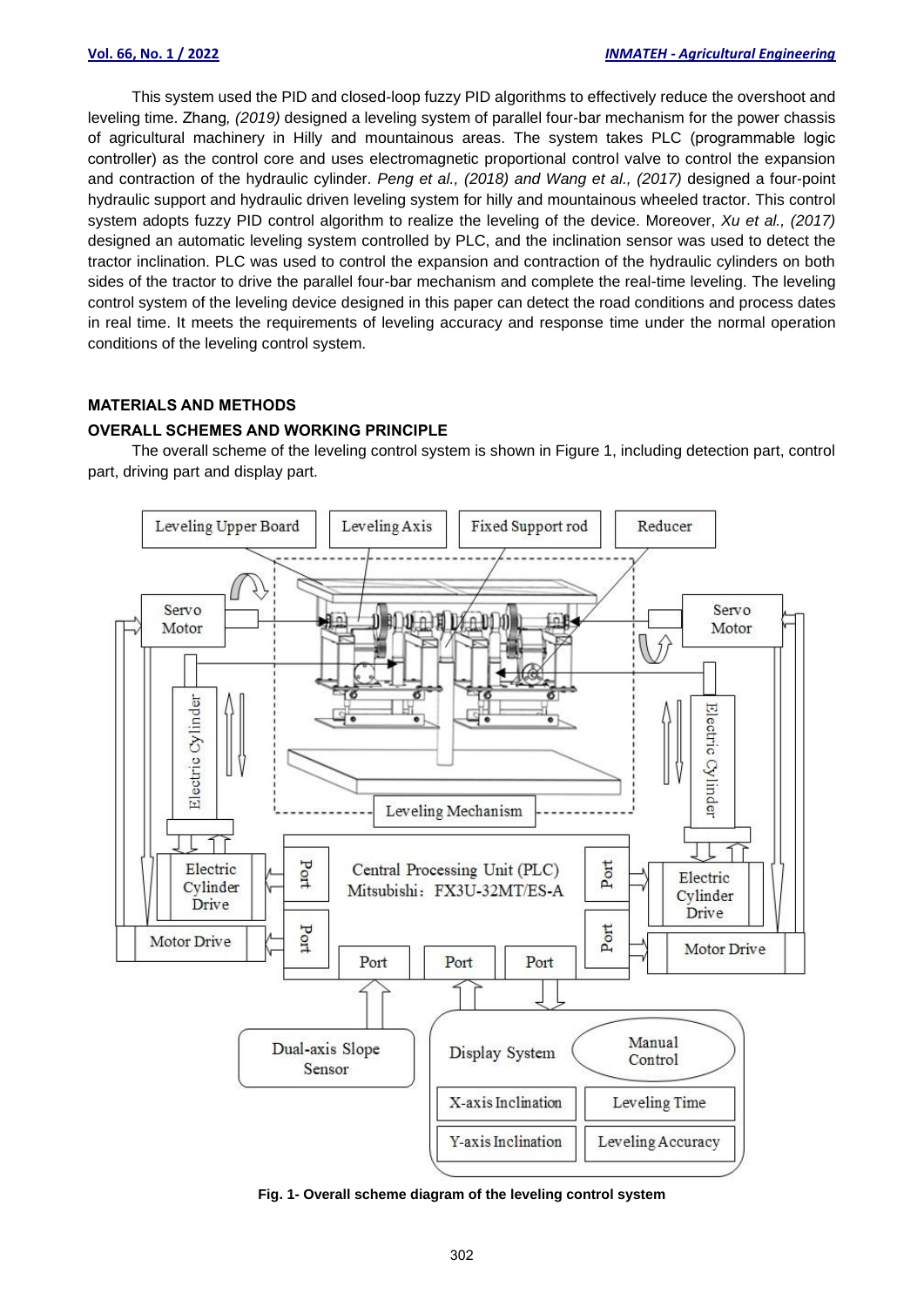The tractor battery converts 12V DC into 220V AC via an inverter to power the entire leveling control system. In the detection part, the inclination of the tractor is detected by the dual-axis inclination sensor and fed back to the control system for real-time processing. The leveling is realized by driving the servo motor and servo electric cylinder in real time. The display part mainly monitors the working conditions of the leveling system in real time, and displays the inclination angle of the lateral slope and longitudinal slope of the leveling device, as well as the leveling time and leveling accuracy. The leveling control system is divided into manual control and automatic control. The manual control is realized through the human-computer Interactive function of the display. It is mainly to level one side separately when there is a problem with the leveling system or special circumstances, if system is stopped in case of an emergency. The leveling mechanism is mainly composed of the longitudinal and lateral slope leveling mechanism. The longitudinal slope direction is controlled by the rotation of the servo motor, and the lateral slope direction is controlled by the expansion and contraction of the servo electric cylinder. These two parts are adjusted independently. During the leveling process, the servo motor and servo electric cylinder are automatically leveled with the inclination angle of the tractor in real time, so as to keep the tractor within the preset inclination range. The machines and tools are installed on the leveling upper plate when operating. The leveling control system detects the inclination angle of the tractor through the dual-axis inclination sensor in real time, and transmits the detection information to the central processing unit (PLC) through the data line. The PLC controller processes the detected real-time inclination angle signal through the control algorithm, and sends the result command to the driving part in real time. The servo motor drives the horizontal axis to rotate radially through the reducer to complete longitudinal adjustment. The servo driver controls the expansion and contraction of the left and right electric cylinders and drives the leveling shaft to swing axially to complete the lateral adjustment.

# **DESIGN OF LEVELING CONTROL SYSTEM**

#### **CONTROL ALGORITHM**

The leveling control system adjusts the speed by controlling the expansion of the servo electric cylinder and the servo motor to complete the tractor leveling. The proportional algorithm is used for the designed control system, and the inclination angle (*a*) of the tractor is used as the control parameter. The leveling accuracy error is *e*, and the output parameter is the servo motor speed *n*. The longitudinal slope is the forward direction of the tractor in the Y-axis direction, and the lateral slope is the forward vertical direction of the tractor in the X-axis direction. The leveling accuracy of the longitudinal slope is set in - 1° < *a*y< 1°, and that of the lateral slope is in - 1° <  $a_x$  < 1°.  $a(t)$  is the inclination angle function of the tractor, which is the input function of the proportional controller. *e*(*t*) is the error function, and *n*(*t*) is the speed function of the servo motor, which is the output function of the proportional controller. During the sampling period, the error function is as follows:

$$
e(t) = \begin{cases} a(t) - 1^{\circ} & (a(t) \ge 0) \\ a(t) + 1^{\circ} & (a(t) < 0) \end{cases}
$$
 (1)

After calculation, the speed function of the longitudinal slope leveling servo motor is  $\mathbf{r}$ 

$$
n_{y}(t) = \frac{1}{6}k_{1}e(t) = \begin{cases} \frac{1}{6}k_{1}e[a_{y}(t) - 1^{\circ}] & (a_{y}(t) \ge 0) \\ \frac{1}{6}k_{1}[a_{y}(t) + 1^{\circ}] & (a_{y}(t) < 0) \end{cases}
$$
(2)

The speed function of the servo electric cylinder is:

$$
n_x(t) = \frac{1}{6}k_2 e(t) = \begin{cases} \frac{1}{6}k_2 e[a_x(t) - 1^\circ] & (a_x(t) \ge 0) \\ \frac{1}{6}k_2 [a_x(t) + 1^\circ] & (a_{yx}(t) < 0) \end{cases}
$$
(3)

where:  $k_1$ - the preset ratio of the longitudinal slope function;

 $k_2$ - the preset ratio of the lateral slope function.

During the control process, the sensor detects the inclination range of the tractor. The real-time inclination angle of the tractor is displayed on the screen, and it is determined whether the inclination angles in the Y-axis and X-axis directions are in the set accuracy range. When the inclination angle is not in the accuracy range, the inclination angle  $a<sub>y</sub>$  (or  $a<sub>x</sub>$ ) is input into the proportional controller for proportional calculation. The calculated signals are transmitted to the servo motor driver or servo electric cylinder driver to control the movement of relevant leveling mechanism. The leveling is not ended until the leveling accuracy requirements are met. The flowchart of the leveling control system is shown in Figure 2.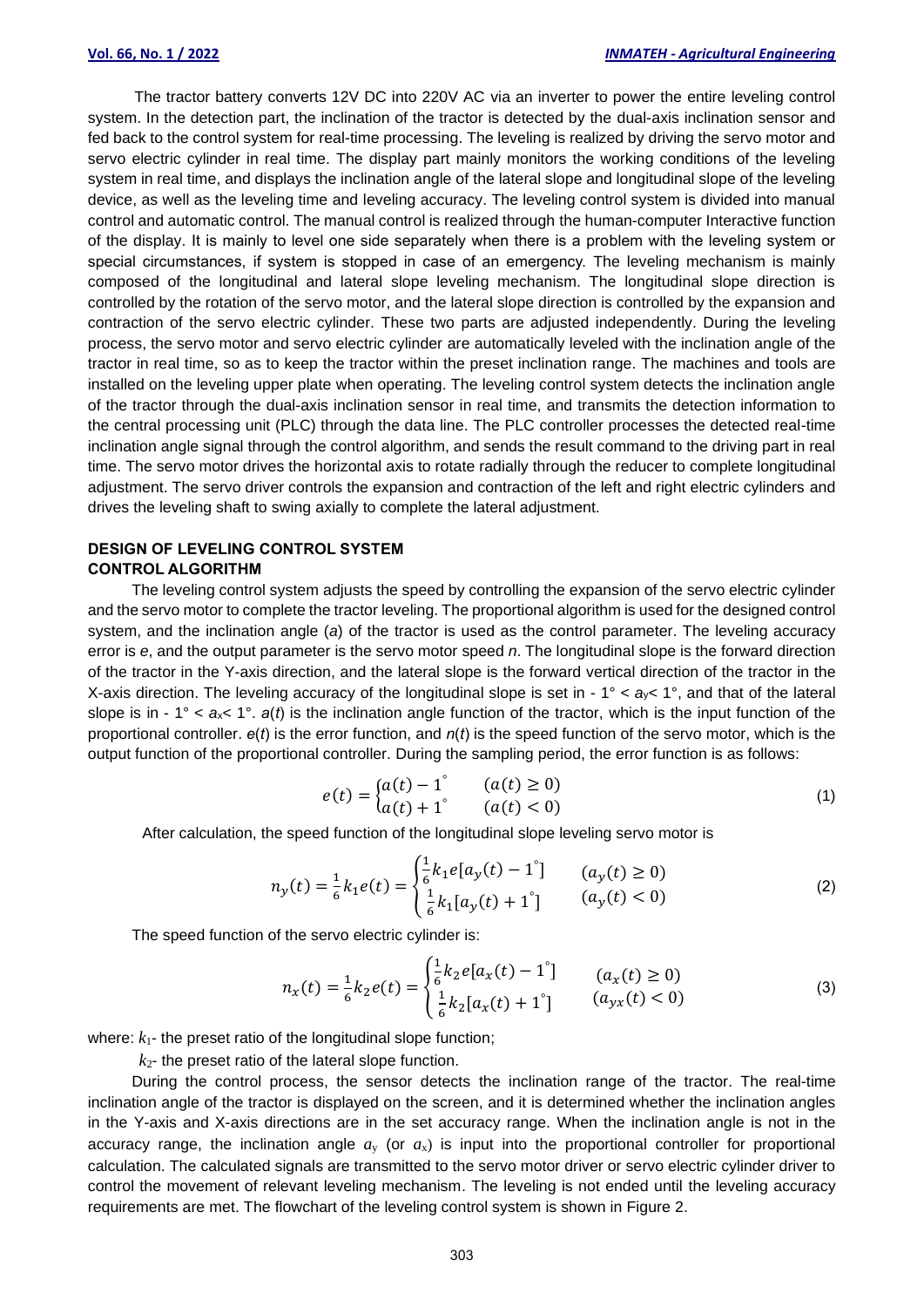

**Fig. 2 - Program flow chart**

#### **PLC CONTROLLER**

According to the design requirements of the control system, PLC adopts Mitsubishi FX3U-32MT/ES-A with transistor output. The PLC port is shown in Figure 3.

 $X<sub>0</sub>$  is set as the emergency switch to control the main switch and emergency stop of the leveling system.  $X_1$  is set as the longitudinal slope leveling switch to control the servo motor,  $X_2$  as the lateral slope leveling switch to control the servo electric cylinder.

 $Y_0$  is set as pulse 1 (the pulse sending interface of the servo motor). Y<sub>1</sub> is set as pulse 2 (as the pulse sending interface of the servo electric cylinder). Y<sub>5</sub> is set as enable 1 with opening and closing port (the enable opening or closing interface of the servo motor).  $Y_6$  is set as direction 1 with positive and negative port (the positive and negative direction control interface of the servo motor).  $Y_{10}$  is set as enable 2 with opening and closing port (the enabling opening or closing interfaces of the servo electric cylinder driver).  $Y_{11}$  is set as the positive and negative change port of direction 2 (the positive and negative direction control interface of the servo electric cylinder driver).

The pulse 1, enable 1 opening and closing, direction 1 positive and negative of the PLC ports are set as the driving programming wiring port of servo motor, which can control the longitudinal slope leveling and the opening and closing state of the servo motor. The pulse 2, enable 2 opening and closing, direction 2 positive and negative of the PLC ports are set as the driving programming wiring port of the servo electric cylinder, which can control lateral slope leveling and the opening and closing state of the servo electric cylinder.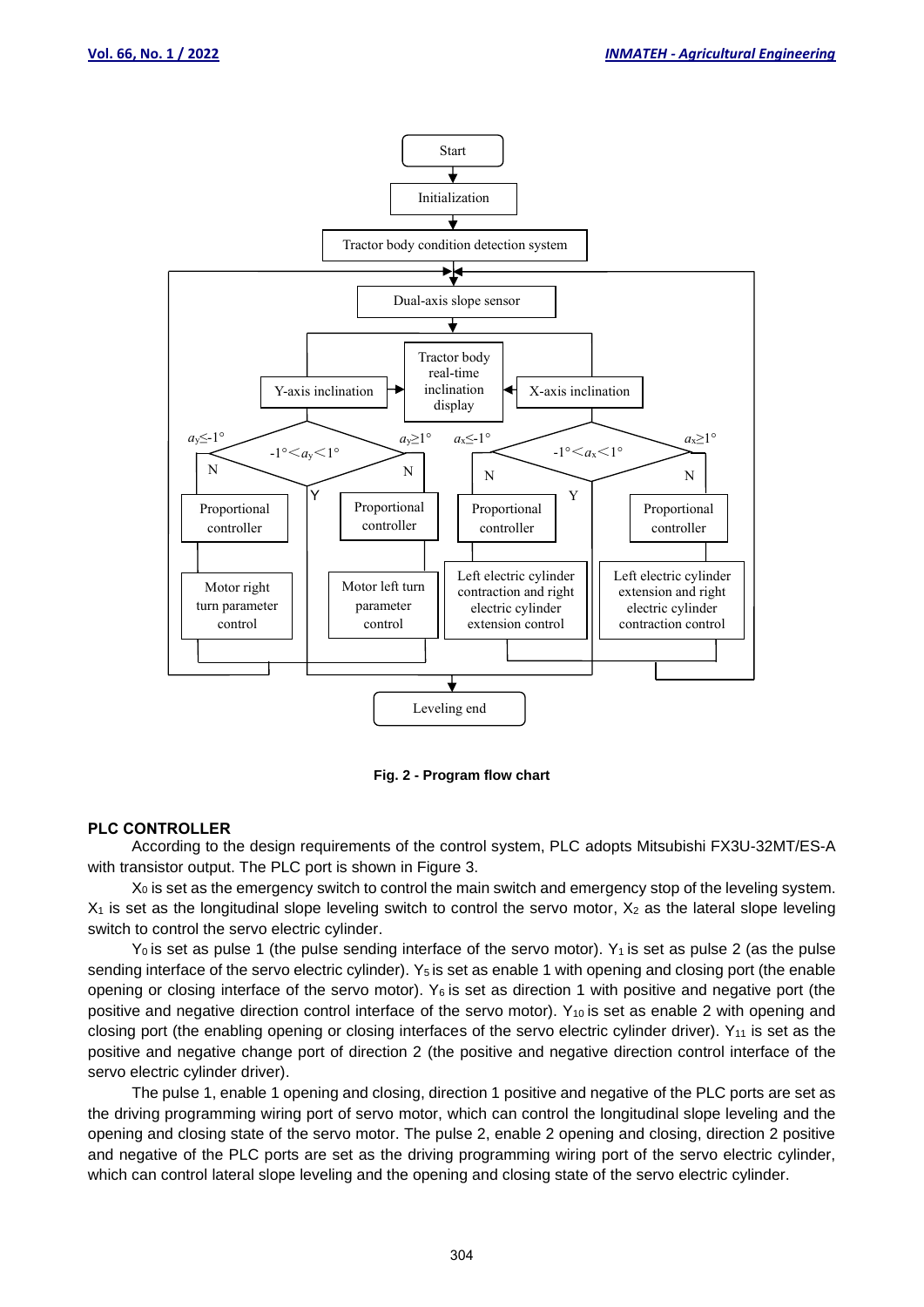



#### **SERVO MOTOR AND DRIVE**

The drive controls the servo motor to adjust the longitudinal slope. According to the design requirements, the motor driver adopts MBDLN25SE and the servo motor adopts MSMF042L1U2M. The leveling system adopts the position control mode, and the connection between the driver and peripheral equipment is shown in Figure 4.



**Fig. 4 - Motor driver and peripheral equipment connection diagram**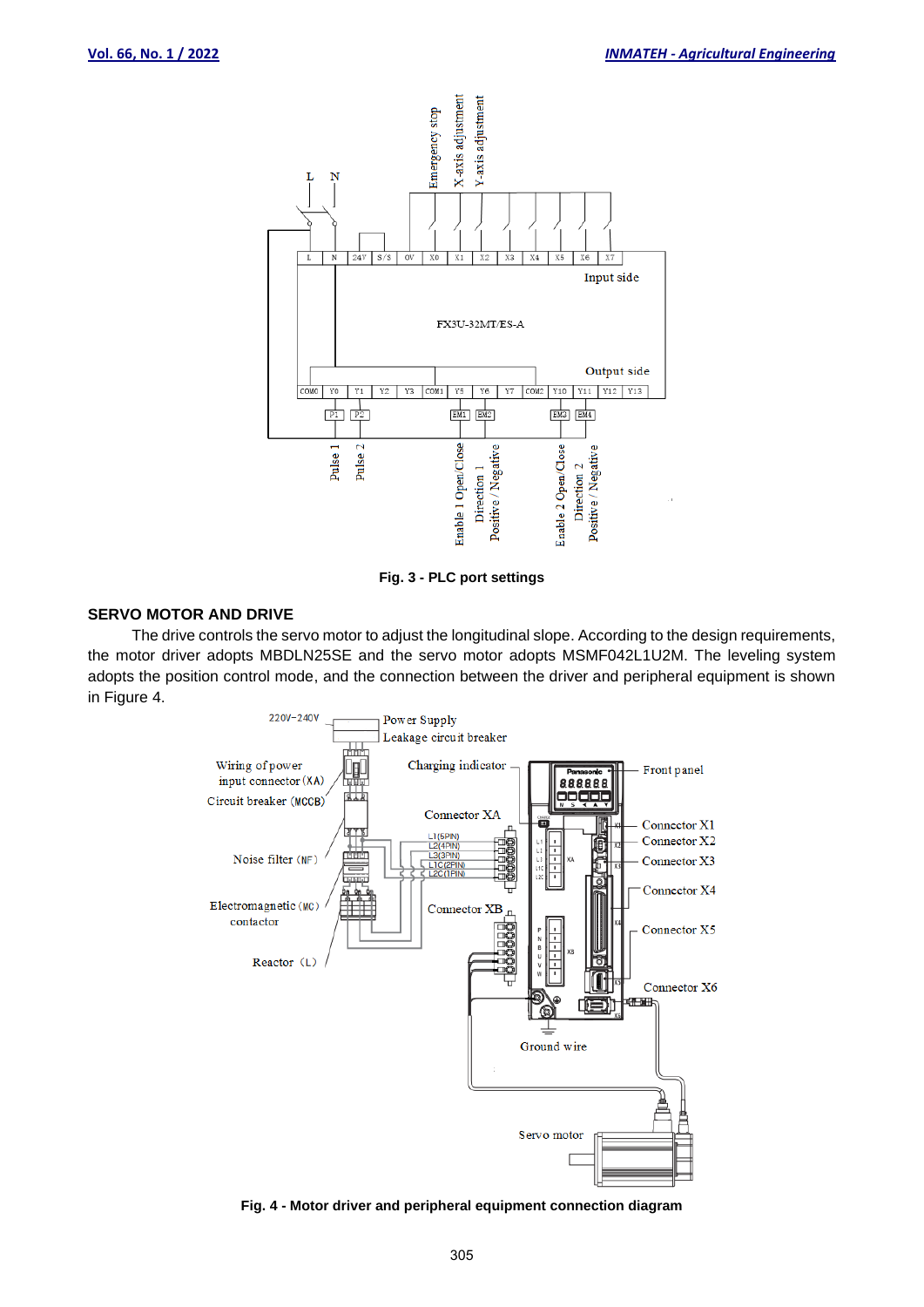The connector  $X_A$  on the driver is the wiring of the power input port, and the power line is protected by the circuit breaker. The noise interference from the driver is reduced by the noise filter, and the electromagnetic contactor is used to connect or disconnect the main power supply of the driver. In addition, the reactor is also used to reduce the high-order harmonic current of the power supply. Connector  $X_B$  and  $X_4$  are connected with the servo motor and the coding line of the servo motor, respectively, and the connector  $X_4$  is used to control the coding of the servo driver. Before leveling programming control, the motor should be tested to check the working state of the driver. First, the connector  $X_4$  is connected and the power supply of the driver is turned on to confirm the standard setting value of the parameter. Then, "on state" of the servo is set and the motor is put in the excitation state. Finally, the low-frequency pulse signal from the upper device is input to make the motor run in low-speed, and the motor speed is confirmed in monitoring mode.

#### **SERVO ELECTRIC CYLINDER AND DRIVE**

The driver controls the servo electric cylinder to adjust the lateral slope. According to the design requirements, the driver adopts DS3E-21P2-PFA and the servo electric cylinder adopts MS-1100ST-M04030BZ-21P2. The leveling control system adopts the position control mode, and the leveling control uses single phase AC electrical 220V. The power wires are connected to the R and T interfaces, and the wiring ports of the driver are connected with the corresponding terminals of the electric cylinder. The built-in resistance is used for the regenerative resistance terminal, short circuit P+ and D terminals, disconnect P + and C, and  $p_0-24=0$ . CN<sub>0</sub> is input and output signal terminal of the pulse, direction and enable, and it is also the coding line interface of the driver.  $CN_0$  is connected with PLC to control the driver coding.  $CN_1$  terminal is used for expansion module.  $CN<sub>2</sub>$  is the driver encoder terminal and connected with the coding line of the servo electric cylinder. The connection between the driver and peripheral equipment is shown in Figure 5. CN<sub>0</sub> terminal is connected with PLC, and terminal 1 and terminal 4 are respectively used as the pulse and direction inputs to control the expansion and contraction speed of the electric cylinder. SI1 terminal is used as the enabling input and the switch of the electric cylinder.



**Fig. 5 - Electric cylinder driver and peripheral equipment connection diagram**

#### **INCLINATION DETECTION PART**

The inclination detection circuit is used to detect and feedback the inclination angle of the tractor. The detection element adopts dual-axis inclination sensor HVT826T, and the wiring is shown in Figure 6. The output interface of the sensor is 5 lines. Two lines are the power lines, where the red is the positive line of power supply (AC11~36V), and white is the negative line of power supply. The black is the grounding wire, and yellow and green are the communication lines. The yellow send data terminal (TXD) is connected the receive data interface (RXD) of the PLC communication. The green receive data terminal (RXD) is connected the send data interface (TXD) of the PLC communication. Before using the inclination sensor, the power test and parameter setting are carried out. The corresponding product model HVT826T and the corresponding COM port of the equipment are selected to open the software interface.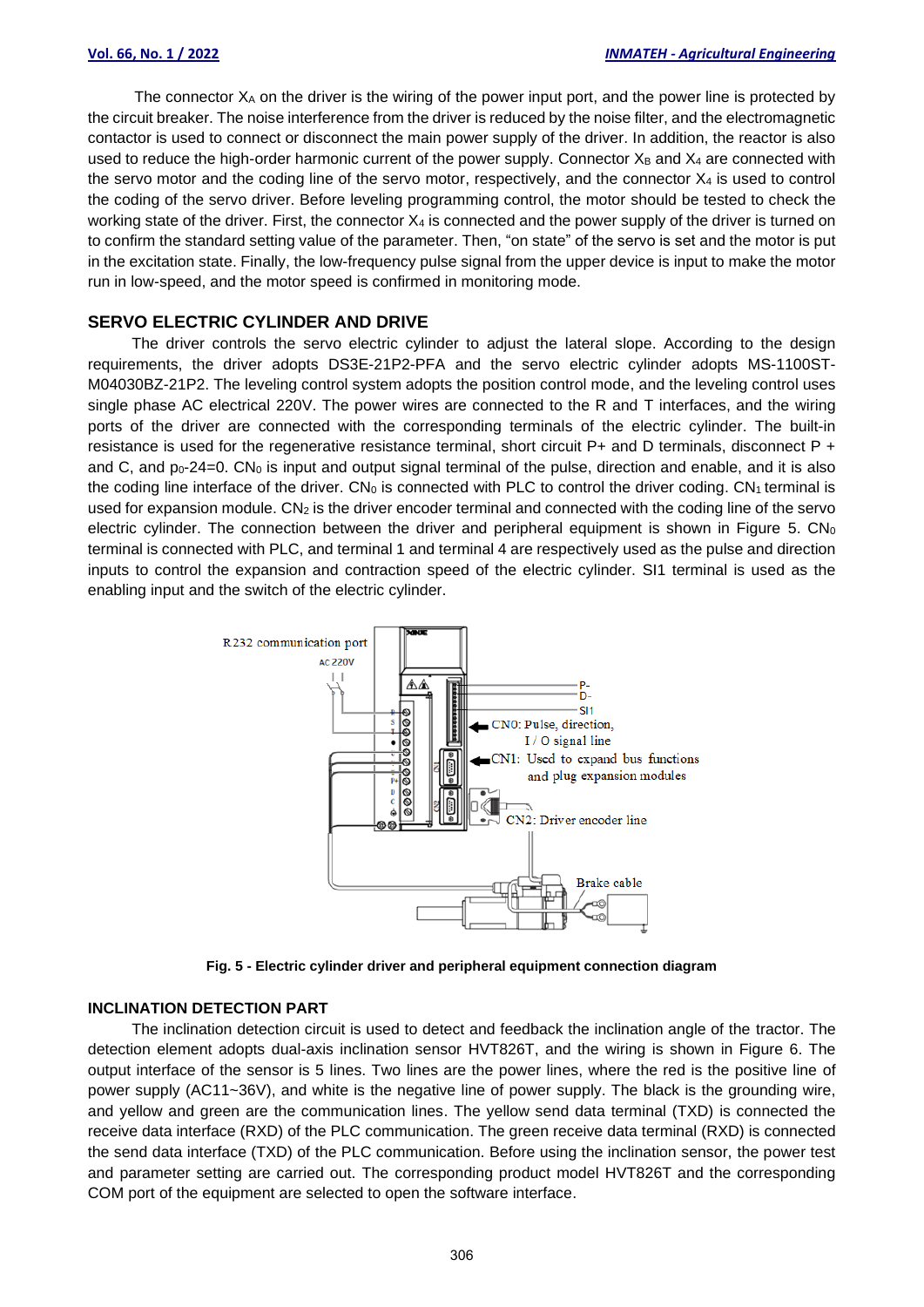The current address code of the sensor is 00, and the current baud rate of the sensor is selected as 9600 bit/s. Then the corresponding parameters are set for initialization and information detection. When the leveling control system works, the PLC sends the inclination reading command. The sensor verifies whether the command is correct and then sends the inclination information, which is the compressed BCD code. The PLC needs to read the inclination values of lateral slope and longitudinal slope according to the BCD code reading rules. In the communication program, the PLC uses the timer T command to read the inclination information once, and then the inclination information is read through RS command and the sensor communicating. The maximum output frequency of the sensor is 50Hz, and the sampling period is 80ms.



**Fig. 6 - Sensor wiring diagram** 

#### **DISPLAY PART**

According to the design requirements of the leveling control system, the display is Xinjie OP320-A-S. The display operation interface is designed by the editing software "Xinjie 6.5". During the display programming, the USB-to-RS232 driver is installed on the PC port and the display is connected with the PC port. The corresponding display model OP320-A-S in the editing software is selected and the communication type "Mitsubishi (FX) between the display and PLC. Then the display content is written. The display interface includes emergency stop switch, lateral slope adjustment switch, longitudinal slope leveling switch, real-time inclination angle, current leveling time and historical leveling time. The display is connected with PLC 485-BD communication port through the BD9-pin serial port line to realize communication with PLC. Before the display works, it is necessary to set PLC communication to ensure that the communication format between the display and PLC is consistent. Through the buttons on the operation interface, the leveling of Y-axis and X-axis directions of the tractor can be controlled manually, so as to realize the independent axis direction leveling test, clear historical data and register cached data.

#### **PERFORMANCE TEST OF LEVELING CONTROL SYSTEM CONTENT AND METHOD**

When the tractor was driving in the experimental field of Sichuan Agricultural University, the accuracy and time of the leveling control system were tested for the tractor inclination. The developed adaptive leveling system is shown in Figure 7.

![](_page_6_Picture_9.jpeg)

Leveling system

**Fig. 7 - The adaptive leveling system testing prototype**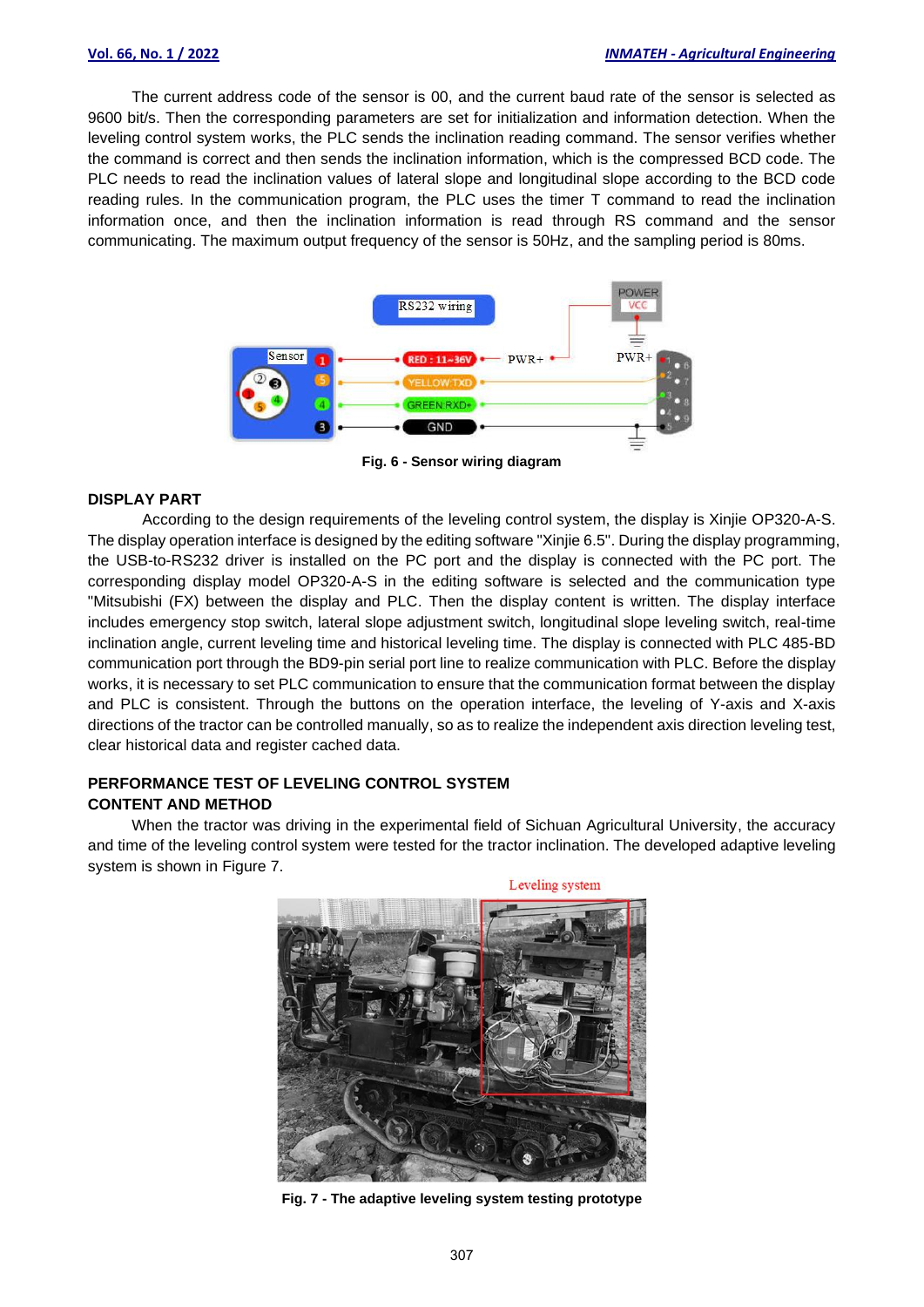The testing is divided into three groups: (1) Independent leveling performance of the longitudinal slope; (2) Independent leveling performance of the lateral slope; (3) Coordinated leveling performance of lateral slope and longitudinal slope. Before each testing group, the leveling device was set on the horizontal plane, so that the angles of the lateral slope and longitudinal slope were 0°. In the first testing group, the lateral slope leveling switch was off to test the independent leveling accuracy and time of the longitudinal slope of the system. In the second testing group, the longitudinal slope leveling switch was off to test the independent leveling accuracy and time of the lateral slope of the system. In the third testing group, the leveling switches of the lateral slope and longitudinal slope were set "on state" to test the leveling accuracy and time of the coordinated leveling of the system.

## **RESULTS AND ANALYSIS**

During the test, the dual-axis inclination sensor was used to test the inclination angles of the tractor in the directions of the lateral slope (X-axis) and longitudinal slope (Y-axis). The inclination angles are recorded and processed in real-time, and the leveling (leveling accuracy) and leveling time are displayed on the screen at the same time. The test results are shown in Table 1, Table 2 and Table 3.

**Table 1**

**Table 2**

| X-axis leveling test results                          |                                           |                  |  |  |  |  |  |
|-------------------------------------------------------|-------------------------------------------|------------------|--|--|--|--|--|
| Absolute value of<br>X-axis slope $\int_{0}^{\infty}$ | Absolute value of<br>leveling accuracy /° | Leveling time /s |  |  |  |  |  |
| 3.45                                                  | 0.49                                      | 0.97             |  |  |  |  |  |
| 7.63                                                  | 0.69                                      | 1.63             |  |  |  |  |  |
| 9.88                                                  | 0.55                                      | 2.87             |  |  |  |  |  |
| 12.04                                                 | 0.85                                      | 3.75             |  |  |  |  |  |
| 14.13                                                 | 0.96                                      | 4.98             |  |  |  |  |  |

| Absolute value of<br>Y-axis slope /° | Absolute value of<br>leveling accuracy /° | Leveling time /s |
|--------------------------------------|-------------------------------------------|------------------|
| 5.49                                 | 0.69                                      | 0.85             |
| 8.99                                 | 0.72                                      | 1.48             |
| 14.16                                | 0.76                                      | 2.68             |
| 18.78                                | 0.93                                      | 3.25             |
| 22.55                                | 0.98                                      | 4 1 R            |

**Y-axis leveling test results**

#### **Table 3**

#### **X-axis and Y-axis coordinated leveling test results**

|                   |        | Absolute value of    | Absolute value of |        | Leveling time /s |
|-------------------|--------|----------------------|-------------------|--------|------------------|
| slope $\sqrt{\ }$ |        | leveling accuracy /° |                   |        |                  |
|                   | X-axis | Y-axis               | X-axis            | Y-axis |                  |
|                   | 3.88   | 4.48                 | 0.55              | 0.36   | 0.89             |
|                   | 8.75   | 10.38                | 0.73              | 0.48   | 1.50             |
|                   | 10.86  | 12.47                | 0.39              | 0.57   | 2.17             |
|                   | 12.49  | 15.47                | 0.95              | 0.89   | 3.45             |
|                   | 14.68  | 18.56                | 0.79              | 0.92   | 5.27             |

It can be seen from the results that the designed leveling control system can maintain the leveling accuracy within 1° under no-load conditions, and the leveling time is between 0 and 6s. The performance parameters of the leveling control system can usually meet the objectives and requirements of the system design. Nevertheless, the self-vibration of the tractor in operation will increase the leveling time, and result in the overshoot of the system and oscillation around the leveling angle. From Figure 8, it can be seen that during the leveling, the leveling accuracy and leveling time of X-axis and Y-axis increase with the increase of the tractor inclination. The leveling accuracy and stability of Y-axis are better than that of X-axis, and its leveling speed is higher than that of X-axis. The collaborative leveling accuracy of X-axis and Y-axis is higher than the independent leveling accuracy of X-axis and Y-axis. The collaborative leveling accuracy of Y-axis is significantly better than its independent leveling accuracy, and the collaborative leveling speed of X-axis and Y-axis slopes is lower than that of X-axis slope. The reason is that the vibration of the tractor has a great impact on the inclination signal detected by the inclination sensor.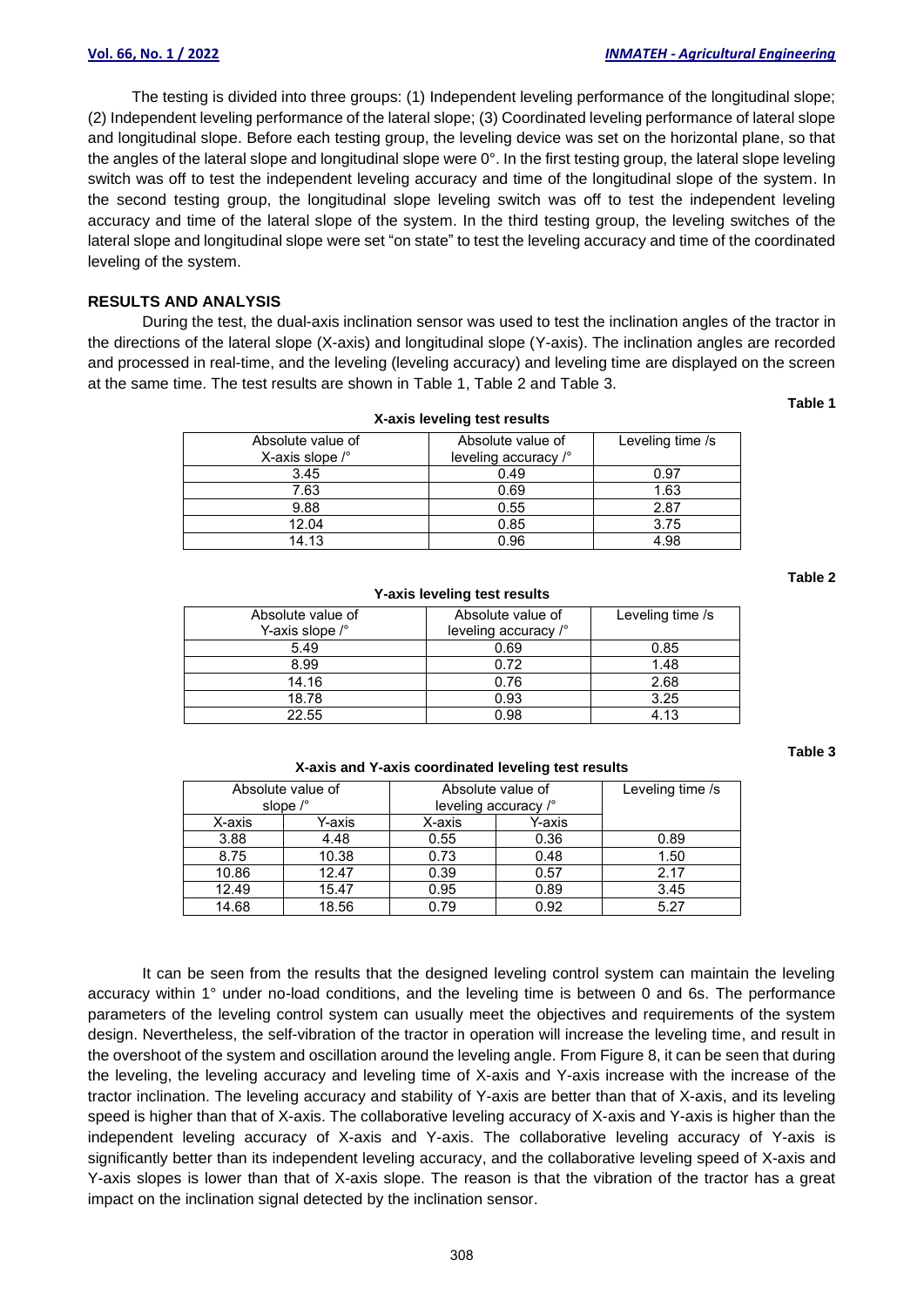The control system cannot effectively filter the noise model of the tractor, and the vibration of the tractor has a great impact on the electric cylinder in the leveling system. The Y-axis leveling is controlled by the servo motor through the reducer with self-locking function to reduce the accumulation of errors during the leveling process. The motion conversion efficiency of the servo motor is also higher than that of the servo electric cylinder. As such, the real-time operation can be completed accurately and in time, and the influence of overleveling and vibration can be effectively prevented. The interaction between the leveling of X-axis and Y-axis is significant, and the collaborative leveling can effectively improve the effect of the control system.

![](_page_8_Figure_3.jpeg)

**(b) Leveling time**

**Fig. 8 - Change chart of leveling time with variable frequency parameters**

#### **CONCLUSIONS**

(1) The system adopts the Mitsubishi FX3U-32MT/ES-A as the core of the signal processing and control system, and uses the double axis inclination sensor HVT826T to detect the inclination of the tractor. The designed leveling control system adopts the position control mode, and the servo motor is controlled by the driver to adjust the longitudinal slope, so as to adjust the lateral slope and the servo electric cylinder. The display OP320-A-S is adopted. Through the editing software "Xinjie 6.5", the design of the display interface of the leveling control system and the real-time communication function with PLC are completed on the computer. The basic test parameter display and human-computer interactive functions of the control system are realized.